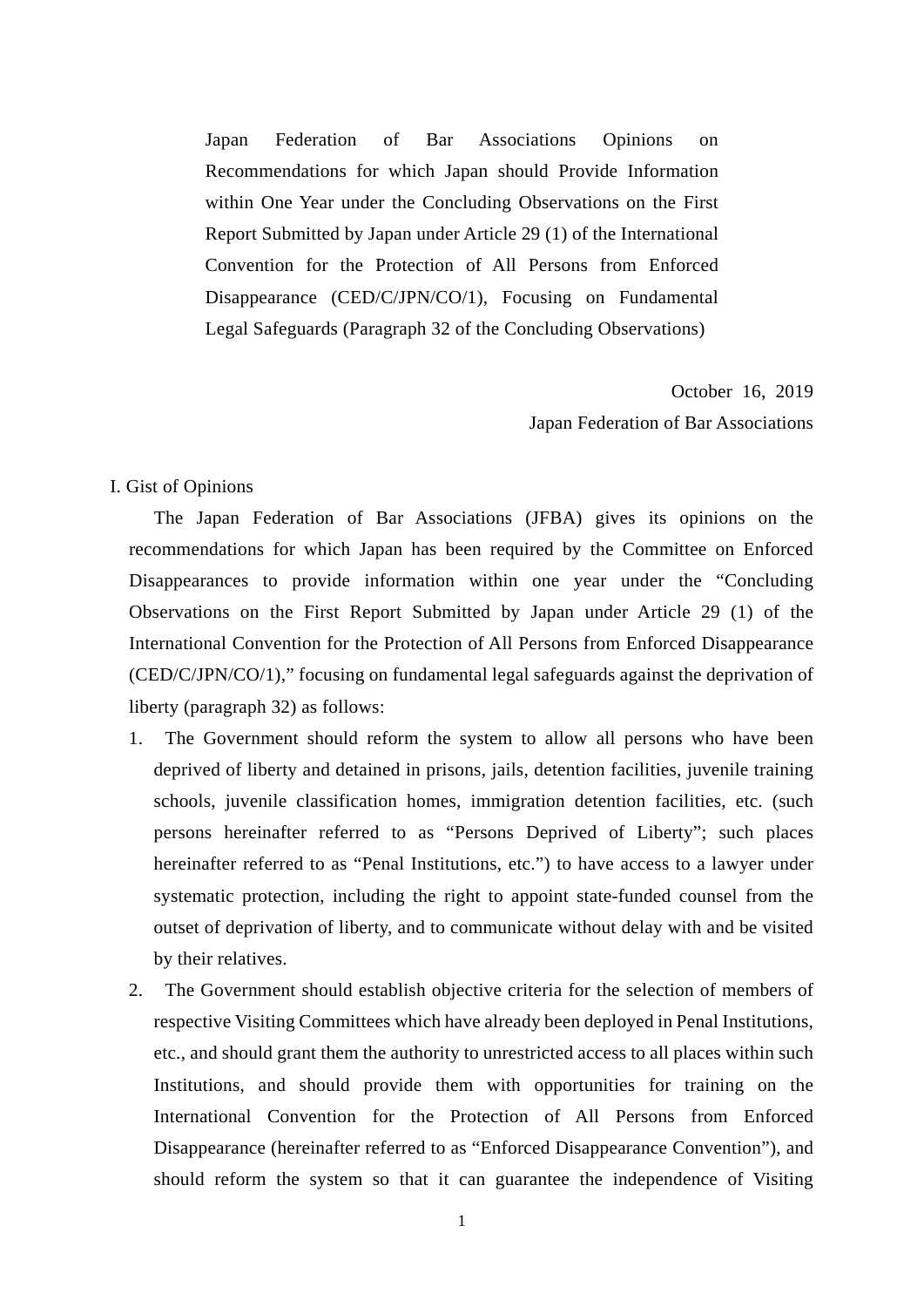Committees.

- 3. The Government should make notification of the destinations of transfer or deportation if immigration detainees have been transferred or deported, and where a family member or their lawyer makes inquiries about the detainee's transfer or deportation. The Government should also give them opportunities to have access to a lawyer before deportation, and should provide them with opportunities to communicate with their family members as long as there is no objective and specific threat of hindering the deportation execution.
- 4. The Government should make notification of the stage of procedures promptly where, during the examination for landing, objection, expulsion and deportation procedures by immigration inspectors and special inquiry officers for foreign nationals who try to enter Japan, a family member or their lawyer makes inquiries related to these matters, and should also permit visits promptly upon request.
- 5. The Government should strengthen the independence, authority and effectiveness of the Immigration Detention Facilities Visiting Committee, inter alia, by providing appropriate resources and authority to ensure effective monitoring of detention centers and allowing them to receive and review complaints from immigrants or asylum seekers in detention.
- 6. The Government should stipulate in legislation that those who are persons deprived of liberty and hospitalized in a psychiatric hospital (hereinafter referred to as "Inpatients") are guaranteed their right to freely correspond with and meet with their family members, lawyers and other persons chosen by them, and should ensure the unrestricted operation of the system.

Furthermore, where Inpatients are foreign nationals, the Government should stipulate in legislation that they are guaranteed their right to contact the consulates of the countries of their nationality.

II. Reasons for Opinions

1. The term "enforced disappearance" is defined in Article 2 of the Enforced Disappearance Convention as follows:

"For the purposes of this Convention, "enforced disappearance" is considered to be the arrest, detention, abduction or any other form of deprivation of liberty by agents of the State or by persons or groups of persons acting with the authorization, support or acquiescence of the State, followed by a refusal to acknowledge the deprivation of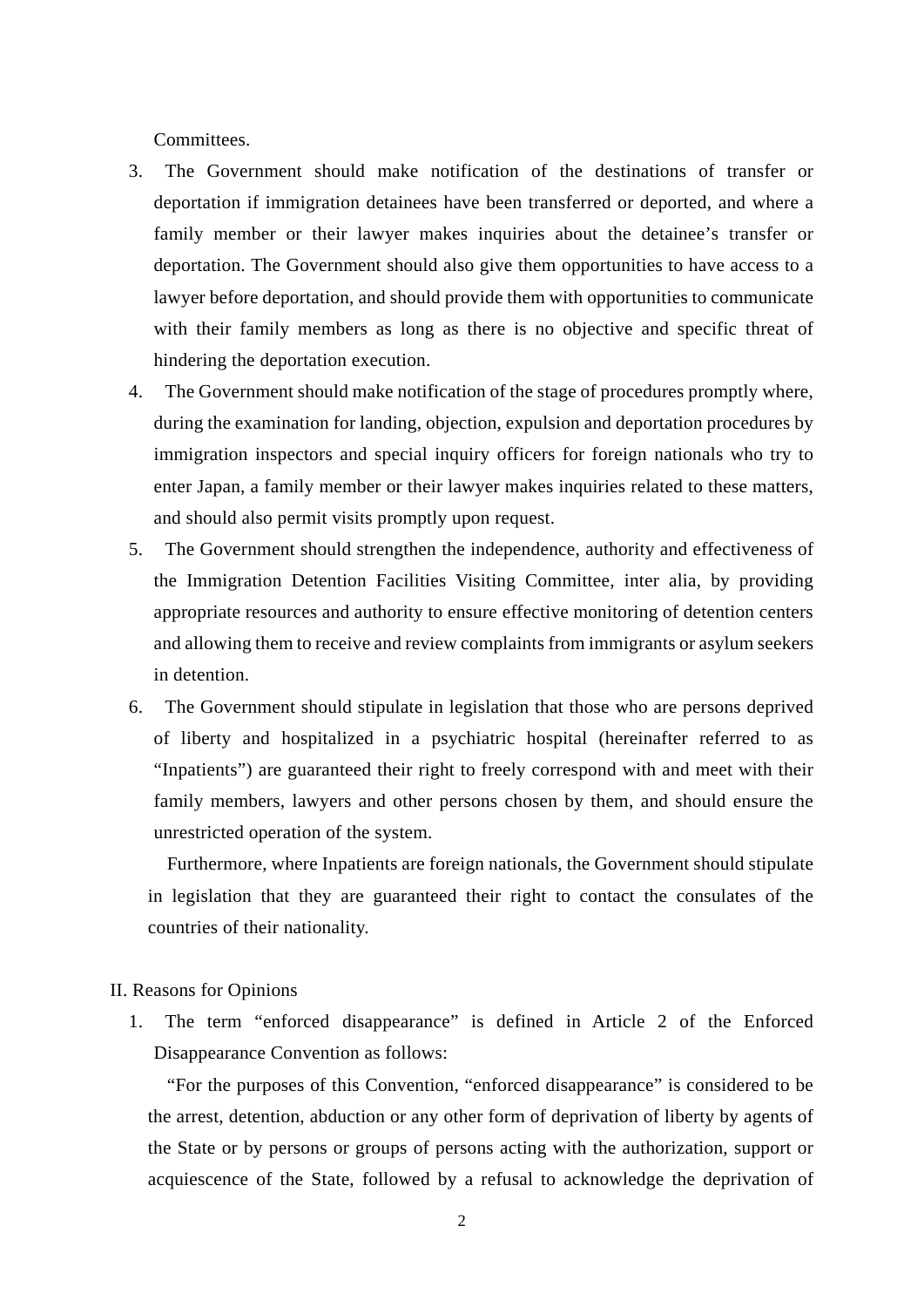liberty or by concealment of the fate or whereabouts of the disappeared person, which place such a person outside the protection of the law."

"Enforced disappearance" namely includes the deprivation of liberty through arrest or the like by the State, followed by concealment of the fate or whereabouts of the disappeared person.

- 2. In paragraph 32 of the "Concluding Observations on the First Report Submitted by Japan under Article 29 (1) of the International Convention for the Protection of All Persons from Enforced Disappearance (CED/C/JPN/CO/1)," the Committee on Enforced Disappearances recommends as follows:
	- "32. The Committee recommends that the State party guarantee:
	- (a) That all persons deprived of liberty in all places of deprivation of liberty have access to a lawyer from the outset of deprivation of liberty and can communicate without delay with and be visited by their relatives, counsel or any person of their choosing and, in the case of foreigners, with their consular authorities;
	- (b) The independence of the authorized mechanisms for visiting places of deprivation of liberty, including through the establishment of objective criteria for the selection of members and their unrestricted access to all places of deprivation of liberty and the provision of training on the Convention."

With regard to these recommendations, we present our opinions as mentioned in the Gist of Opinions above, as the following problems exist in the fields of "criminal proceedings," "immigration" and "psychiatric hospitals."

- 3. Problems Involving Criminal Proceedings
	- (1) Problems Related to Interviews, etc.

In Japan, there is no law that obligates police officers and prosecutors to notify an arrested person's relatives of the fact of an arrest while the person's detention is pending. As a result, in some cases, an arrested person's fate or whereabouts can be unknown immediately after the arrest. Police officers occasionally contact an arrested person's relatives after an arrest, however, even in this case, such contact is often made after a suspect has been placed in a detention facility. As described above, no contact is made to suspect's relatives immediately after an arrest, and what is more, there are actual circumstances where a suspect's fate or whereabouts are kept unknown to their relatives for several hours until the suspect is detained in lock-up, even after he/she is taken to a police station.

When a suspect or defendant is detained, interviews between a suspect or defendant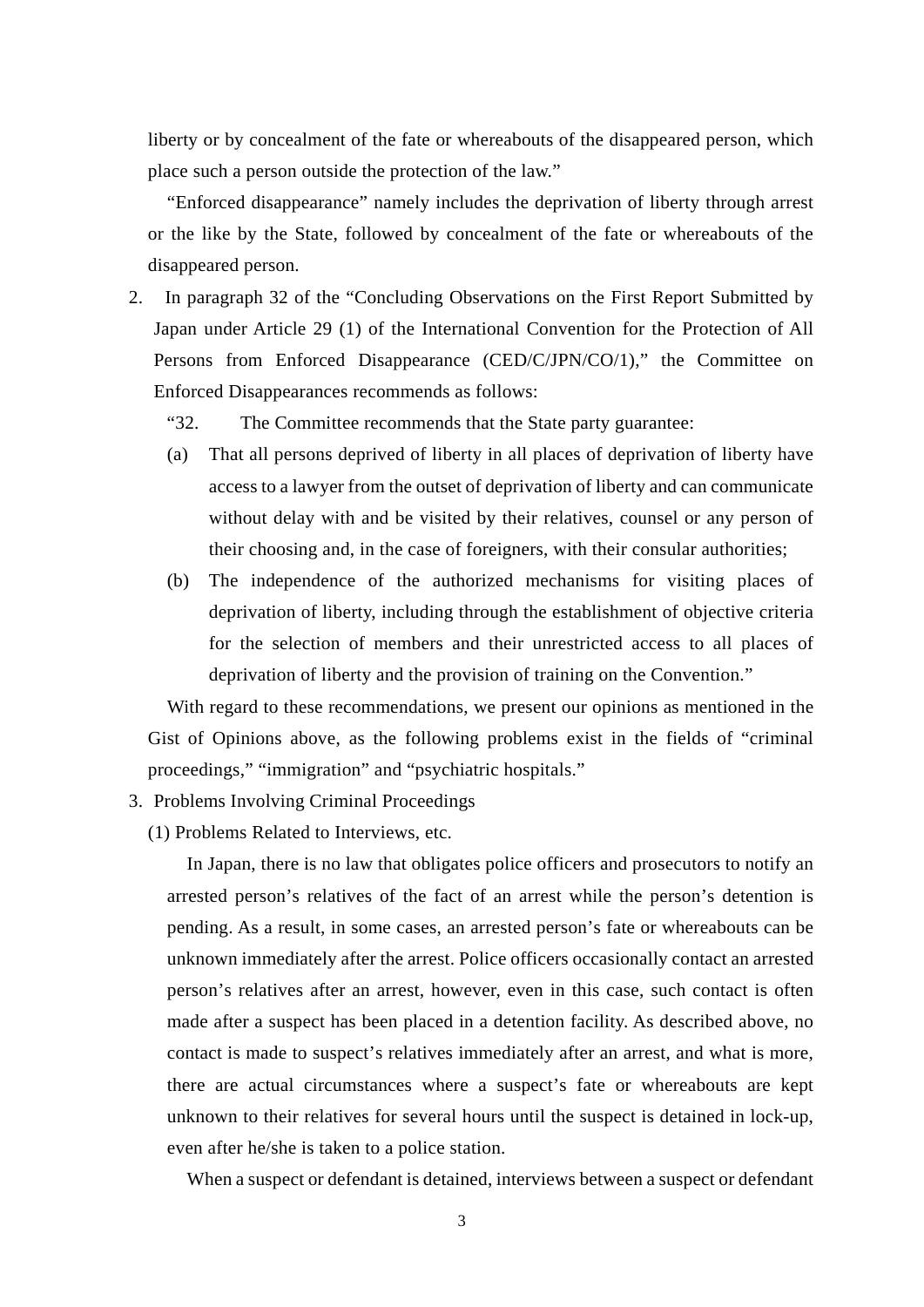and the one who is not the counsel are widely prohibited (Article 81 of the Code of Criminal Procedure)<sup>1</sup>. It is considered that the prohibitive measure upon interviews is permitted in cases where there are substantial and sufficient grounds for suspecting that a suspect or defendant is likely to flee or conceal evidence of their crime; however, in Japan, when a prosecutor requests that the court should impose the prohibitive measure upon interviews due to substantial and sufficient grounds for suspecting that a suspect is likely to flee or conceal evidence of their crime, the prohibitive measure upon interviews tends to be imposed as requested. Thus, as a matter of fact, interviews and correspondence between a suspect or defendant and those other than counsel are widely restricted.

As a result, restrictions are imposed on interviews as well as exchanges of documents and other items. The prohibition of interviews is abused, which should be considered as an inconsistency with the object of Article 17 of the Enforced Disappearance Convention.

Letters that a suspect or defendant intends to send or receive, even to or from counsel, are routinely censored based on the Act on Penal Detention Facilities and the Treatment of Inmates and Detainees (hereinafter referred to as "Penal Detainees Treatment Act") (and in a judgment case dated March 1, 2019 by the Akita District Court, an attorney attempted to send a letter to an inmate who had been sentenced who was the client, stipulating that the letter was about a lawsuit seeking compensation from the state against the penal institution in which the inmate, who had been sentenced, was serving a sentence, but the head of the penal institution censored the lawyer's letter, and the censorship was found it illegal). In a similar way, with regarding to cases involving the censorship of letters, there are many lawsuits filed seeking compensation from the state.

The system of a counsel's visits to a detainee awaiting a judicial decision (suspects, defendants, juveniles) at Penal Institutions, etc., during nights and on holidays are conducted in accordance with an agreement between the Ministry of Justice and the

1

 $1$  The number of orders prohibiting of interviews with those other than counsel (under Article 81 of the Code of Criminal Procedure) remained at approximately the same level until 1994; however, the number began to increase in 1995 and surpassed 50,000 in 2003. From 2005 onward, the number showed a tendency to decrease until 2011, but the number has leveled off again and was 36,614 in 2017. The rate of orders prohibiting of interviews (rate of the number of interview prohibition orders to the number of persons for whom the request for detention was approved) began to increase in 1995, then showed a tendency to decrease from 2003 to 2011, but the rate tended to rise thereafter and was 37.6% in 2017 (White Paper on Attorneys 2018).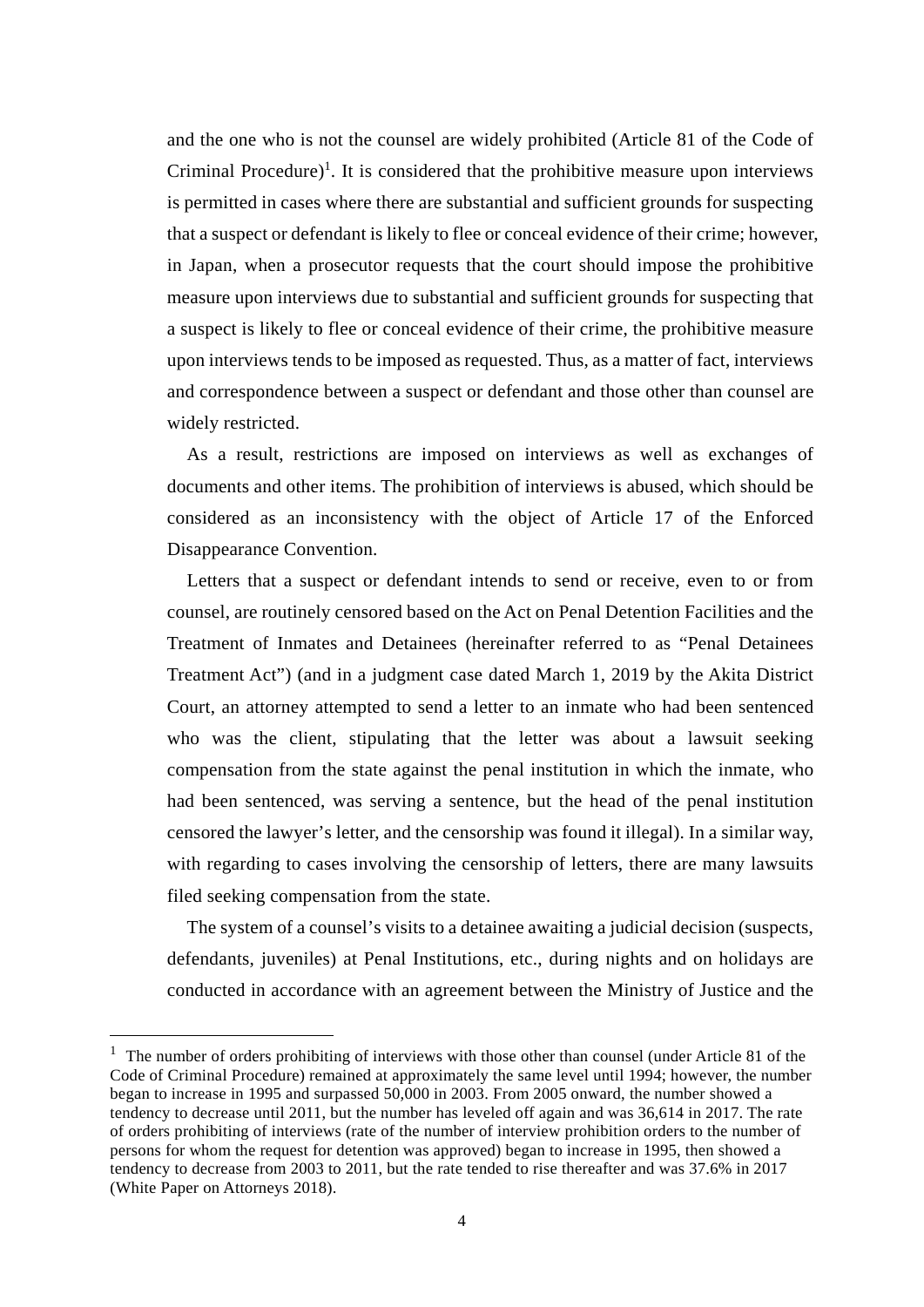JFBA. When a detainee awaiting a judicial decision is detained in a substitute prison, visits are permitted during the daytime on weekdays as well as at night and on holidays; on the other hand, when a detainee awaiting a judicial decision is being detained in a prison, jail, etc., visits on Saturdays, Sundays and public holidays and at night, other than during the daytime on weekdays, are only permitted on limited occasions.

Counsel's visits to inmates who have been sentenced to prisons, etc., are basically permitted only during the daytime on weekdays.

If Persons Deprived of Liberty cannot speak Japanese fluently, and there is no interpreter at the facilities where they are being detained, all facilities impose a rule in which conversations in languages other than Japanese are prohibited during visits. Accordingly, except in cases where interpreters are provided by the facility, they are not allowed to meet with visitors and speak their native tongues unless they appoint interpreters at their own expense, and thus as a matter of fact, they have difficulty in receiving visits from their family members or friends at the facilities. Furthermore, it has been determined that if an inmate intends to send or receive letters to or from those other than counsel, they will not be allowed to send or receive them unless they bear the translation fees by themselves and attach translations to them. Thus, as a matter of fact, there are obstacles to sending or receiving letters to or from those other than counsel.

(2) Operation of Transfer Destination Disclosure System

In Japan, it has been determined that where a detainee awaiting a judicial decision who is detained in a jail becomes an inmate after determination of their sentences, and the inmate is transferred from a jail to a prison, the transfer destinations of the inmate will not be disclosed to the inmate's family members or counsel, except through inquiries by bar associations under Article 23-2 of the Attorney Act. However, when inquiries through bar associations are made under Article 23-2 of the Attorney Act, the procedure itself costs, and the family members of the sentenced inmate must request that a lawyer implement this procedure, and it may prove impossible to know the whereabouts of the sentenced inmate after the transfer or until replies to inquiries by bar associations under Article 23-2 of the Attorney Act are obtained (which normally takes a few weeks to one month), and other such matters exist.

(3) Access to Counsel

There are frequent cases where suspects are subject to illegal physical restraint or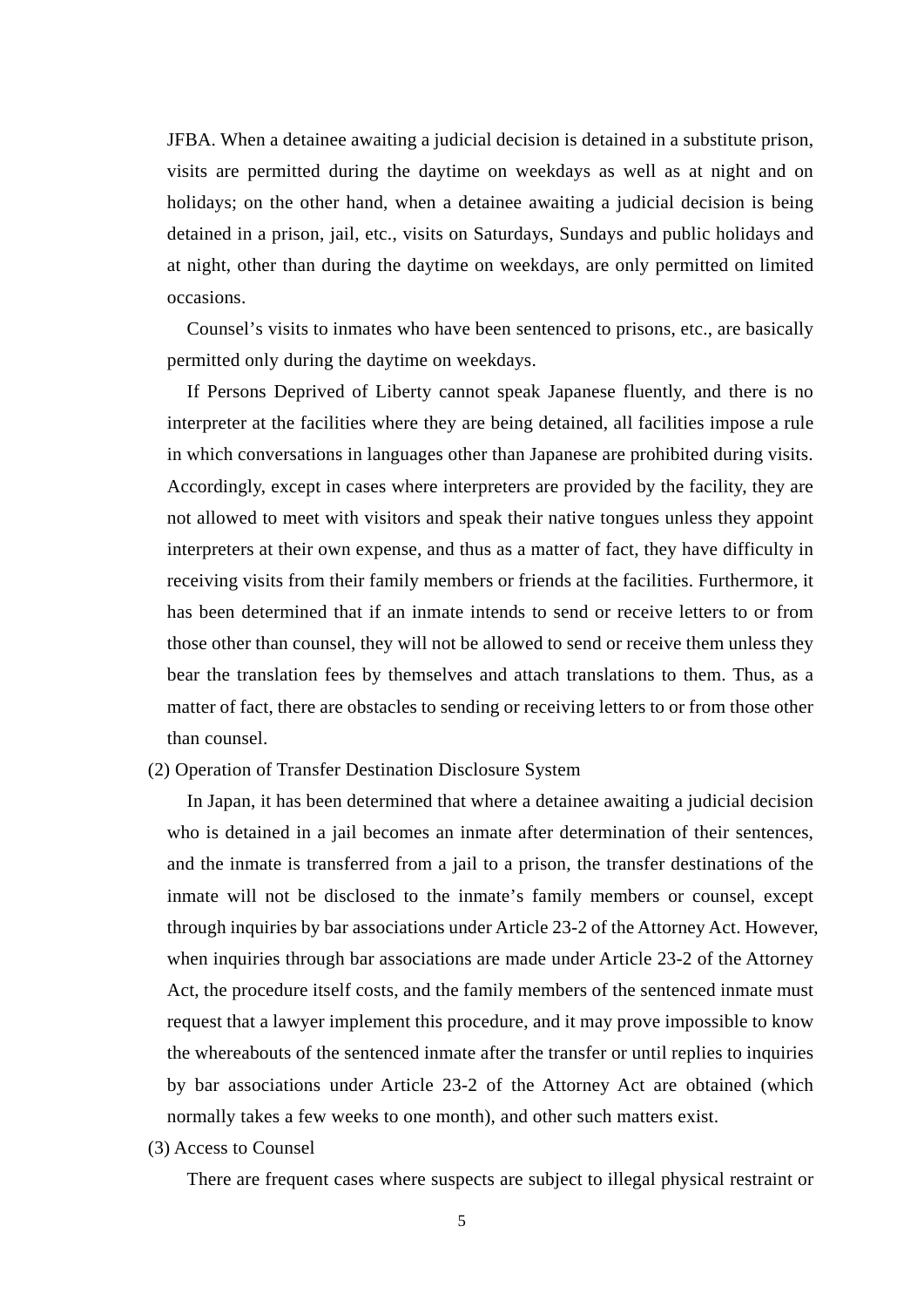deprived of the liberty of movement, without warrants issued by judges, (the judgment case dated December 13, 2007 by the Fukuoka High Court, the judgment case dated July 22, 2009 by the Tokyo District Court, the judgment case dated October 29, 2015 by the Kobe District Court, and the case described in 25 on page 76 of the Journal of Police Science (*Keisatsugaku Ronshu*) Vol. 19, Issue 11).

On January 22, 2013, a following case occurred: when a policeman asked a person to go voluntarily to the police station, the suspect was detained there for about eight hours. Meanwhile, when the suspect tried to go home, a police officer stood in front of the door to prevent the suspect from doing so. Also, when the suspect went to the restroom, he/she was accompanied by the officer. The case thus involved continuous monitoring of the suspect's movements. With regarding to this case, the Osaka Bar Association acknowledged on November 8, 2018 that the detention of the suspect during a voluntary investigation essentially placed the suspect in a situation that could be deemed to be equivalent to an arrest and was illegal, and recommended that if in the course of an interrogation of the suspect during a voluntary investigation, a suspect expresses their intention of leaving, they must be allowed to leave immediately, and that they must not be detained beyond the scope permitted for the purpose of investigation with the suspect's consent<sup>2</sup>.

In these cases, that is, suspects are subject to illegal physical restraint or their freedom of behavior is extremely restricted, notification of the right to appoint counsel is not obligatory as a suspect has not been arrested, and, they cannot receive sufficient support by counsel, in fact. In some cases, for the purpose of derogation of obligation to make visual and audio recordings of interrogations after an arrest, an arrest under warrants is deliberately avoided and interrogations are conducted on a voluntary basis, and after the preparation of records of statements, arrest warrants are executed. In these cases, as a suspect has not been arrested, interrogations are conducted under circumstances where notification of the right to appoint counsel is not obligatory and this represents serious problems residing in criminal proceedings.

In Japan, notification of the right to appoint counsel is not obligatory at the time of an arrest (cf. Article 203, paragraph 1 of the Code of Criminal Procedure), and in actual practice, notification of the right to appoint counsel is not made until a suspect

 $\overline{a}$ 

<sup>&</sup>lt;sup>2</sup> Recommendation dated November 8, 2018 by the Osaka Bar Association https://www.osakaben.or.jp/01-aboutus/committee/room/jinken/03/2018\_1108.pdf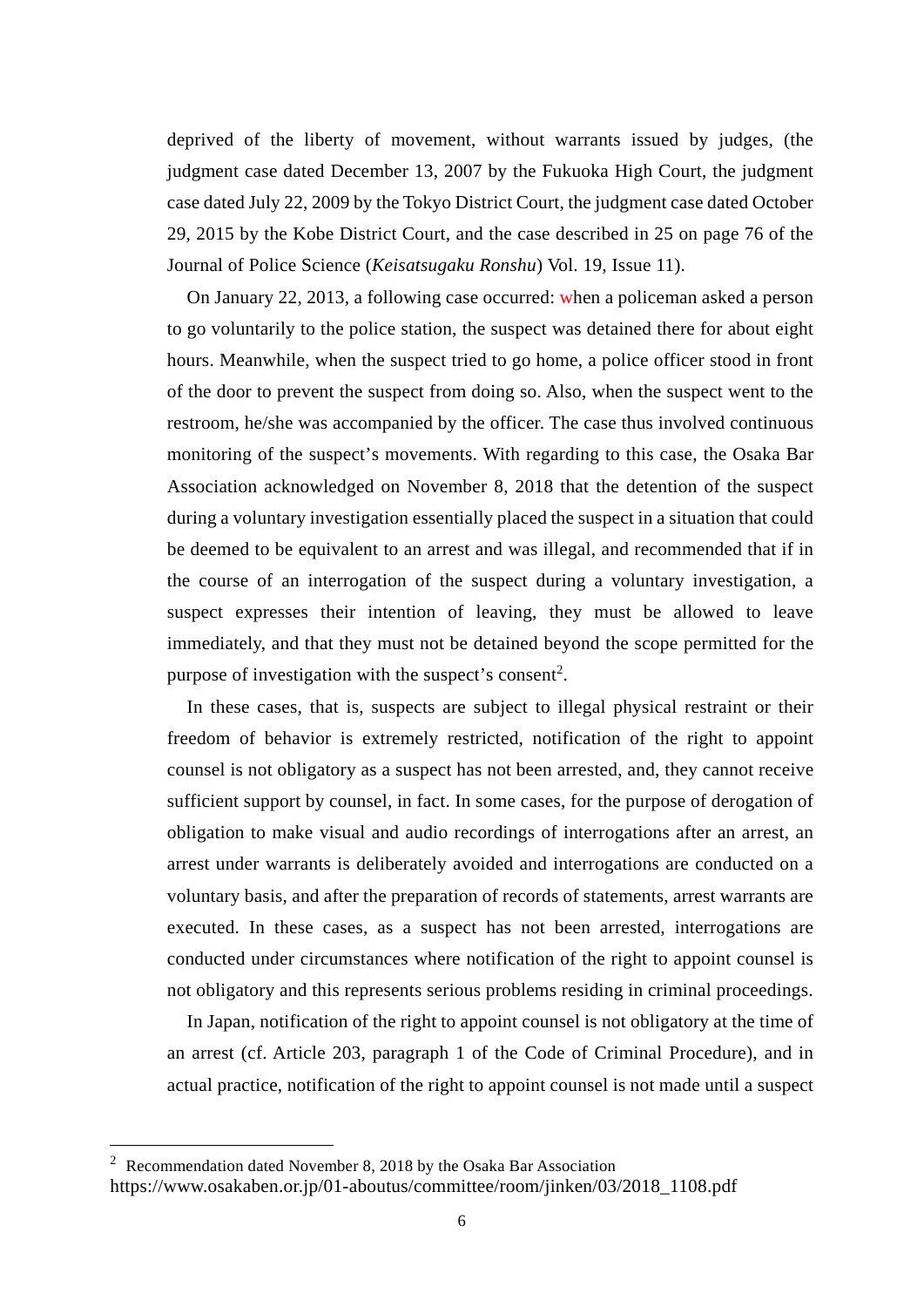has been given an opportunity to provide an explanation about their circumstances for the arrest until after an arrest. In addition, in Japan, interrogations by investigative authorities are not suspended due to counsel not having been appointed.

Furthermore, in Japan, there is no court-appointed attorney system for the period right after an arrest until determination of detention. According to the law, after arrest procedures are made, police officers should conduct procedures for taking transcripts, and after referral to a prosecutor, prosecutors should conduct the same (Article 203, paragraph 1, Article 204, paragraph 1 and Article 205, paragraph 1 of the Code of Criminal Procedure), and such procedures are different from interrogations; however, the procedures for taking transcripts are conducted for many hours and substantially used an interrogation in actual practice. In order to substantially establish the right to receive support from counsel right after an arrest, in addition to the mere notification of the right to appoint counsel, the notified suspect must be able to actually have access to and receive advice from a lawyer, and to appoint and ask counsel to attend at the procedures for taking transcripts and interrogations.

In Japan, each local bar association takes the initiative in establishing and operating a system of duty attorneys (*toban bengoshi*) in order to substantially establish an arrested person's rights to receive support from counsel. The details of duty attorney system is following: once dispatching lawyer to an arrested person free of charge at the expense of each bar association (this system receives no support from public funding).

For arrested people to receive advice from duty attorneys right after an arrest, they need to receive information and an explanation about the duty attorney system from the police immediately after the arrest. Without information being provided as described above, they will not know about the existence of duty attorneys or its details, and they cannot use the duty attorney system. However, although the Code of Criminal Procedure stipulates that "it is necessary to inform a suspect of the fact that the suspect may request appointment of counsel, designation an attorney, legal professional corporation or bar association, as well as where to submit the request" (Article 203, paragraph 3 and Article 204, paragraph 3 of the Code of Criminal Procedure), the Code does not stipulate the arrested person's right to receive an explanation about the duty attorney system from the police. On July 7, 2016, the JFBA held consultations with the National Police Agency and asked for notification of the duty attorney system, however, the National Police Agency replied that they are not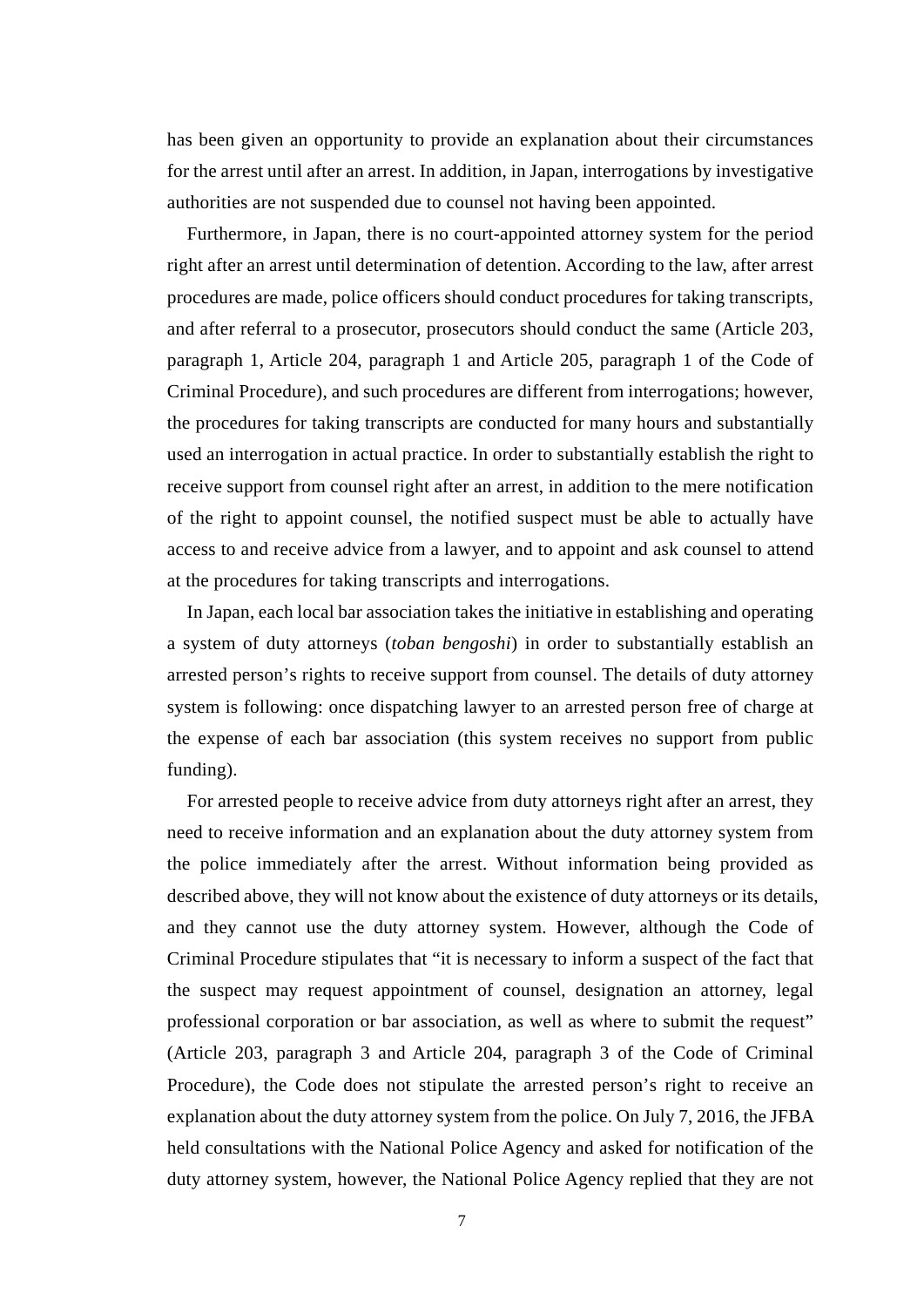legally obligated to give an explanation about the existence of the duty attorney system. Around the same time, each local bar association also held similar consultations with prefectural police, and the prefectural police gave nearly an identical reply as was given by the National Police Agency. As a result, there are many cases where an arrested person cannot receive an explanation about the duty attorney system right after an arrest.

As mentioned above, in Japan, there is no court-appointed attorney system for the period right after an arrest until determination of detention, and there is no provision that obligates the police to provide explanation and notification to an arrested person about the duty attorney system, which functions as access to a lawyer right after an arrest, and thus there are some arrested persons who do not have access to a lawyer immediately after an arrest.

(4) Problems Involving Visiting Committees

In Japan, in conjunction with the enactment of the Penal Detainees Treatment Act, from 2006 onward, Visiting Committees were established at respective facilities including prisons, jails and detention facilities. In 2014, the Juvenile Training School Act and the enactment of the Act on Juvenile Classification Home was revised and Visiting Committees were established at juvenile training schools and juvenile classification homes.

Objective criteria of appointment of members of each such Visiting Committee are not stipulated in any Act. (With regard to prisons, Article 8, paragraph 2 of the Penal Detainees Treatment Act merely stipulates that "the Minister of Justice is to appoint Committee members who are deemed to have a good character and a high level of insight, along with an interest in improving the administration of penal institutions," and with regarding to detention facilities, Article 21, paragraph 1 of said Act stipulates that "the Public Safety Commission is to appoint Committee members who are deemed to be of good character and who have a high level of insight, along with an interest in improving the administration of detention facilities.")

With regarding to the Penal Institution Visiting Committees, the Visiting Committees for juvenile penal institutions and the Immigration Detention Facility Visiting Committees, there is an established practice of appointing lawyers recommended by each local bar association as such members.

About the Detention Facility Visiting Committees, in most areas, the system is operated by appointing, as members, lawyers recommended by local bar associations,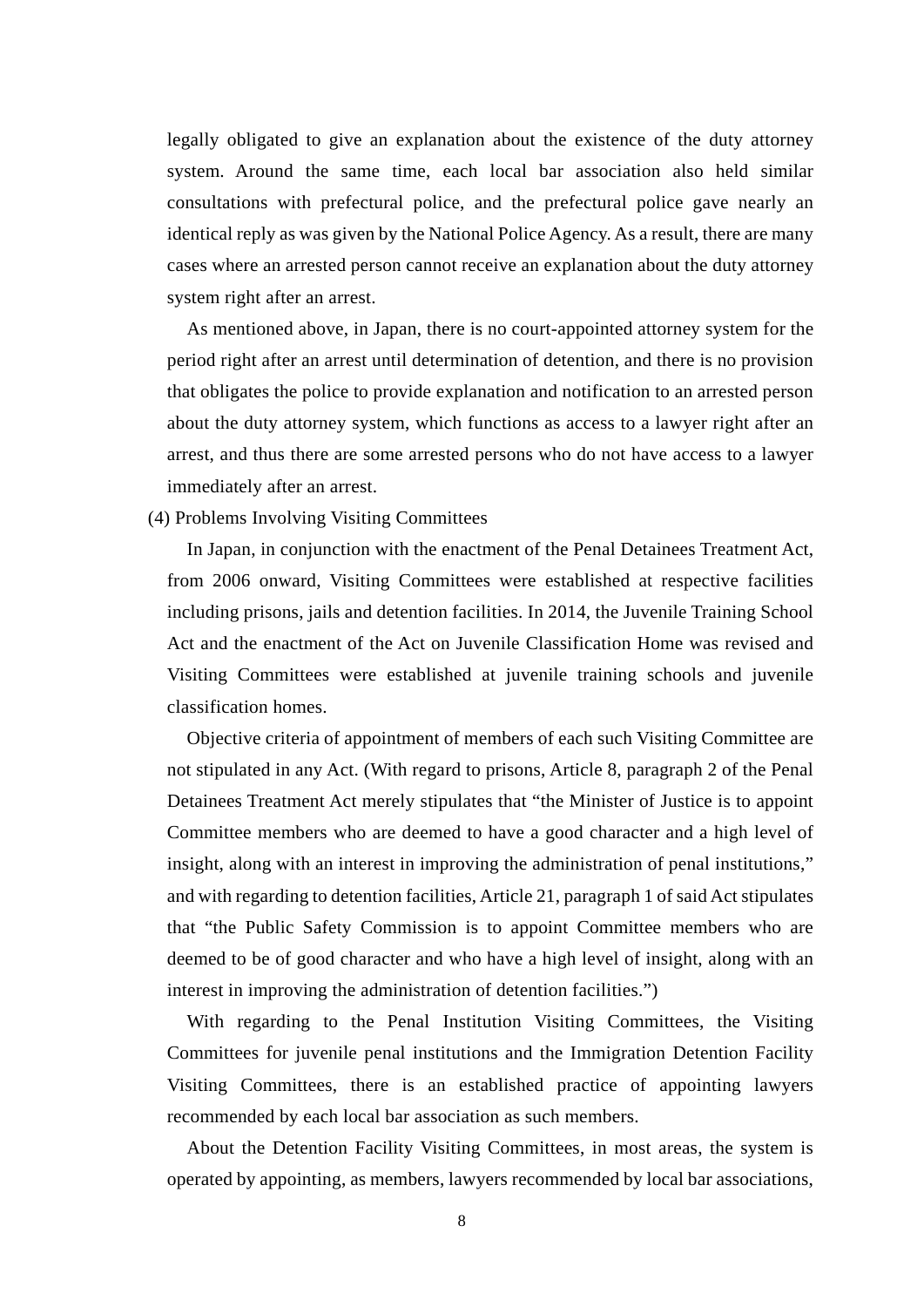but in some areas, such recommendations by a bar association are not accepted. Regarding the independence of said Committees, the Committee Against Torture and the Human Rights Committee have repeatedly pointed out and sought improvements.

Article 9 of the Penal Detainees Treatment Act stipulates, for example, that the Penal Institution Visiting Committees may cause the heads of penal institutions to provide Committees with information regarding the state of administration of institutions, and may ask for assistance in conducting members' interviews with detainees, and that documents submitted by detainees to said Committees shall not be examined.

With regarding to the Detention Facility Visiting Committees, similar authority is guaranteed under Article 22 of said Act.

However, although it is possible to interpret as both Visiting Committees having been granted authority to unrestricted access to all places within such institutions and facilities, this is not expressly stipulated in the relevant provisions, and the authority of both Visiting Committees may be limited depending on the degree of assistance provided by the institution and facility authorities.

In addition, both Visiting Committees' members are part-time workers, and in many cases, the number of such members are only four to five. These small numbers of members visit more than one place, and conduct interviews with many detainees, and are otherwise forced to shoulder an excessive burden.

In some institutions and facilities, for detainees to submit proposals or opinion sheets to either of both Visiting Committees, they must go through complicated procedures: first receiving an application sheet from the staff and then receiving a request slip. Moreover, due to the above procedures, the fact that a specific detainee will make proposal, etc., is known to the institution and facility side beforehand, and such problems as threatening the detainee who has the intention of making a proposal are seen.

In many Committees, the annual number of days for meetings is limited beforehand, and where meetings are held more frequently than the limit, daily allowances may not be paid for such additional meetings. Despite these circumstances, many Committees hold meetings on days without daily allowances other than previously arranged meetings, or conduct interviews with detainees, review proposals and opinions, and engage in other activities. It is not desirable for Committee activities to rely on voluntary activities, and it is necessary to guarantee enough budget for holding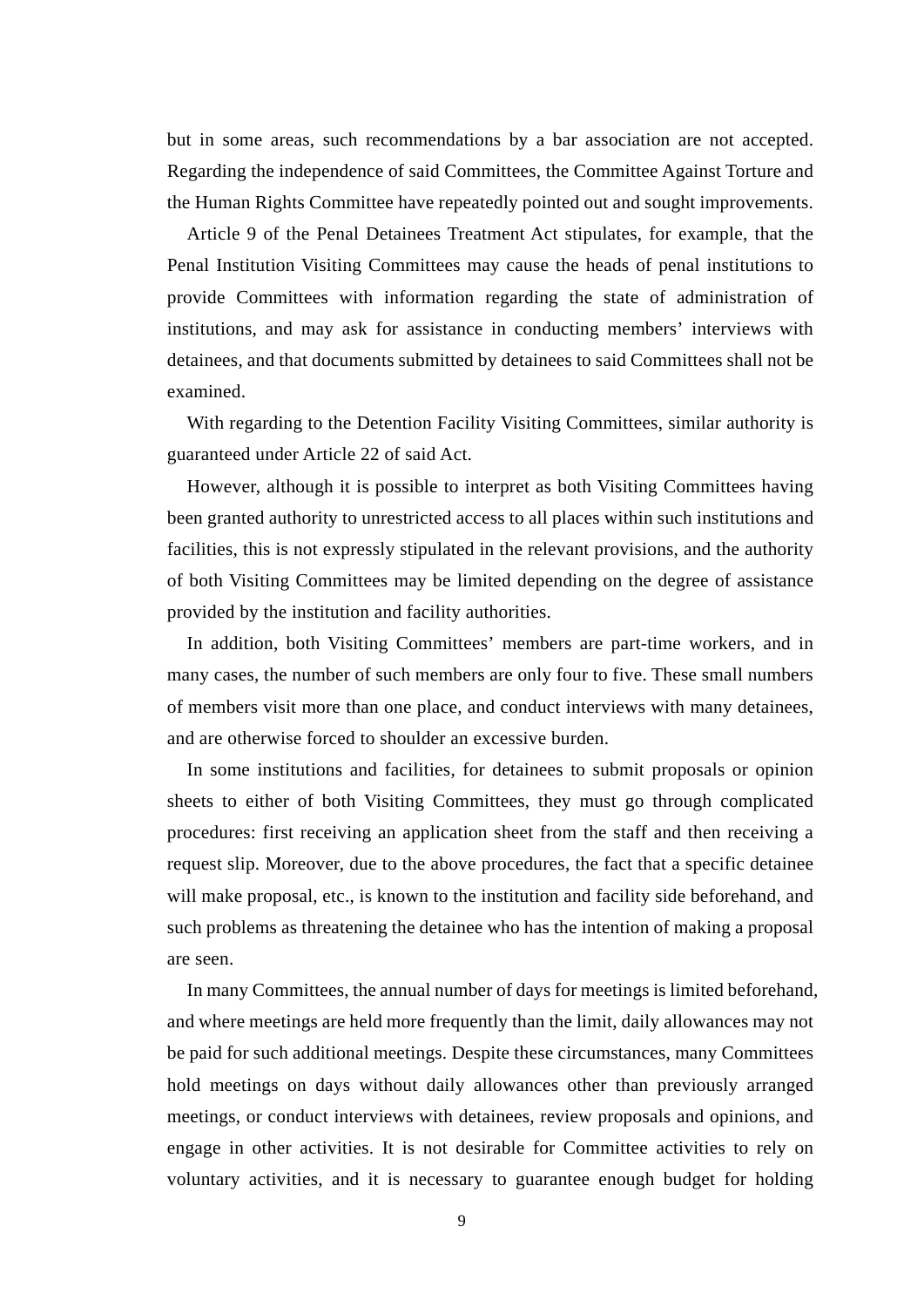necessary meetings for such activities.

There is currently no opportunity for Committee members to receive training on the Enforced Disappearance Convention and other treaties.

- 4. Problems Involving Immigration
	- (1) Problems During Detention

In some immigration detention facilities, a detainee may call outside from a pay phone placed within a detention facility during certain hours, however, the detainee must bear extremely high charges for using such a pay phone. People outside the facilities cannot make phone calls to a detainee held in any such facilities. A detainee also does not have access to the Internet. At present, detainees cannot hold meetings, etc., using videoconference or conference call systems. There is no indication that these points will be improved. As mentioned above, it is extremely difficult for detainee's family members and their attorney to contact them.

With regards to the times and dates of visits, even attorneys are sometimes directed to finish visits by 5:00 p.m. on weekdays, and visits on Saturdays, Sundays or public holidays are not permitted without prior reservation. Probably for the preparation for execution of deportation, etc., times and dates during which visits are not allowed to be conducted are unilaterally designated and posted on bulletin boards within immigration facilities. As stated above, much greater restrictions are imposed than those imposed on interviews at police stations.

(2) Problems Involving Transfer to Other Immigration Detention Facilities

When a detainee is transferred to other immigration detention facilities, they receive notification, for example, a few days prior to the transfer. However, family members and their attorney receive no notification and can grasp the fact only after receiving a telephone call or other form of contact from the detainees.

After the transfer, even where a family member or their attorney applies for visits at the previous immigration detention facilities, they are notified of the fact that the detainee is no longer being detained there, and the fate and whereabouts are not informed.

As a result of the above, the fate and whereabouts of a detainee becomes unknown to the detainee's family member and attorney.

(3) Problems Involving Execution of Deportation

At the time of the execution of deportation, where a deportee wishes to contact a family member or their attorney, their wishes are not fulfilled in many cases, and the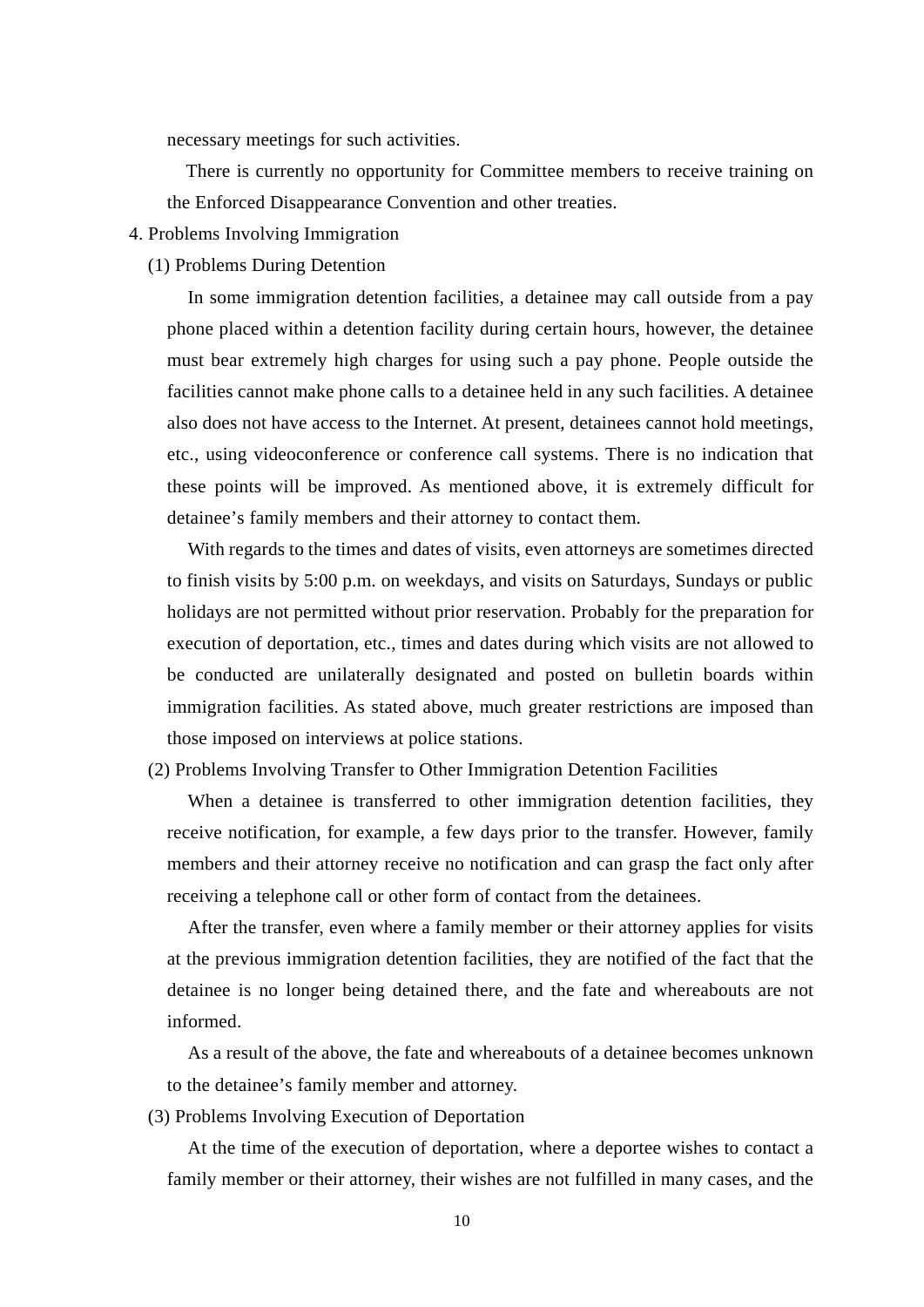right to respect family life and, in the case of a deportee who seeks to stop deportation, or deportee who seeks a trial after the dismissal of their application for refugee status or relevant requests for administrative review, his/her right to a trial is violated.

(4) Problems During Procedure for Landing

When it is considered that landing requirements upon arrival in Japan were not fulfilled, even though a lawyer contacts immigration who received a report from a family member, etc., who was waiting at the airport for the deportee, the whereabouts of the deportee is sometimes not informed, and the fate of the foreigner become unknown.

There is a case where an attorney was notified of the fact itself that the foreigner was being detained, but visitation was rejected by informing that an interview was then being conducted in connection with the objection procedure for non-compliance with landing requirements, and when the attorney thereafter made contact again, visits were rejected again by informing at time that the foreigner had decided to return home and the relevant procedures were being conducted.

(5) Problems Involving Immigration Detention Facilities Visiting Committees

Pursuant to the provision of Article 61-7-2 of the Immigration Control and Refugee Recognition Act amended in 2009, in order to contribute to the appropriate administration of the immigration detention centers and detention houses as well as departure waiting facilities, Immigration Detention Facilities Visiting Committees were established in July 2010 as third-party organizations to conduct visits, etc., and provide opinions. However, there are only two Immigration Detention Facilities Visiting Committees established, one in the east and one in the west, and facilities over which the Committees have jurisdiction are scattered over a wide range. As a result, in paragraph 9(c) of the "Concluding Observations on the Second Periodic Report of Japan under Article 19(1) of the Convention against Torture and Other Cruel, Inhuman or Degrading Treatment or Punishment (CAT/C/JPN/2)" (2017), the Committee Against Torture pointed out problems that "the lack of resources and authority of the Immigration Detention Facilities Visiting Committee to effectively discharge its mandate, as well as the appointment of its members by the Ministry of Justice and the Immigration Bureau."

5. Problems Involving Psychiatric Hospitals $3$ 

1

 $3$  Here, general psychiatric hospitals are described, but similar problems may occur under the Act on Medical Care and Treatment for Persons Who Have Caused Serious Cases Under the Condition of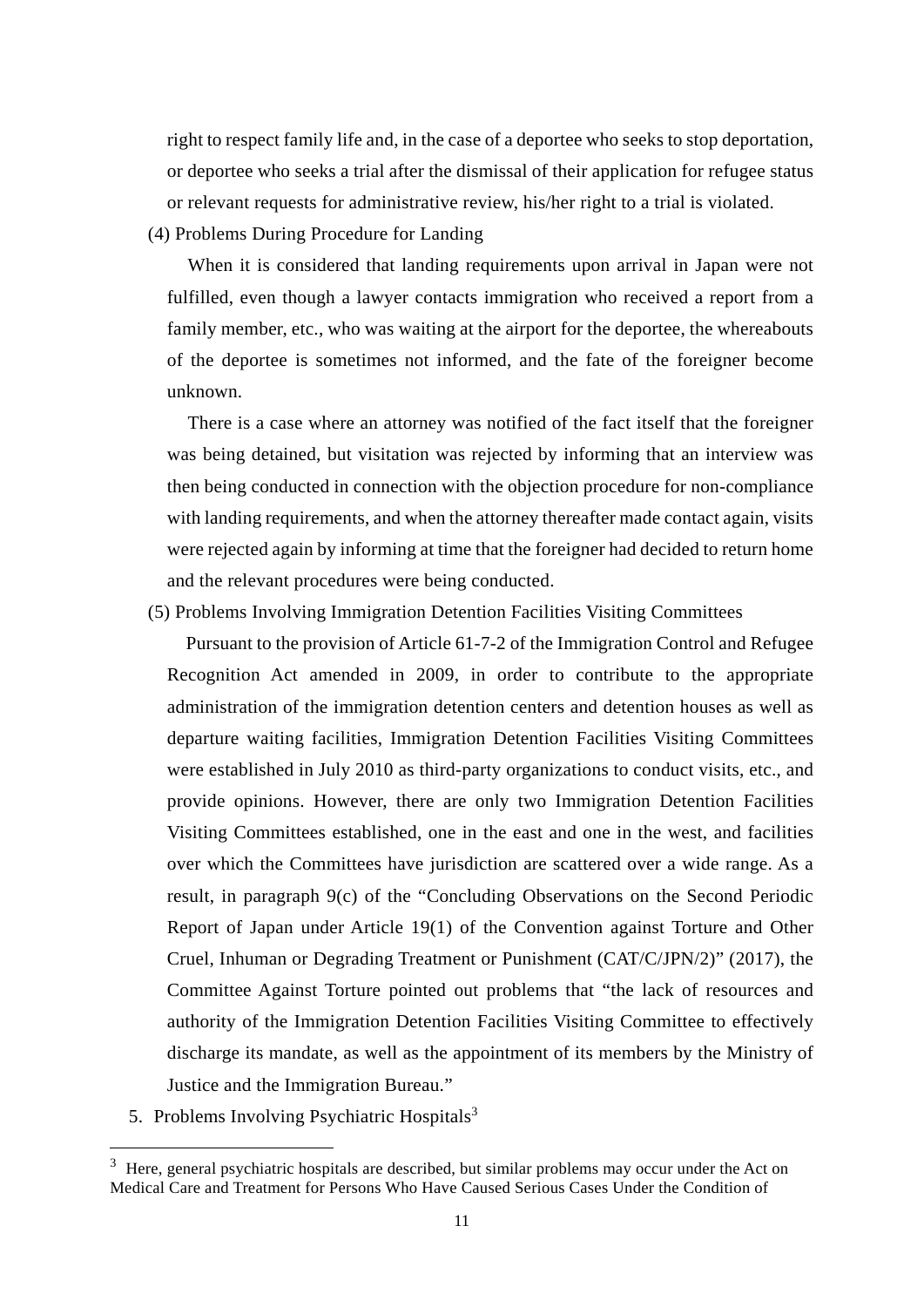## (1) Status of Restrictions on Correspondence and Visits

There is a provision that sending and receiving letters between the person hospitalized and the outside is not restricted,  $4$  however, in some cases, the sending and receiving of letters is restricted in the judgment by hospitals themselves based on a provision under which the sending or receiving of letters may be practically restricted<sup>5</sup>. Moreover, it is said that phone calls and visits to the person hospitalized may be restricted "in cases where there are reasonable grounds to do so, such as that the medical condition is likely to deteriorate or for other medical or protective reasons,"<sup>6</sup> and in fact, such restrictions are not uncommon.

In addition, during hospitalization, depending on Inpatients' actual conditions, it is possible to place a patient in isolation and impose physical restraint, $\alpha$  but the state of being under isolation or physical restraint substantially prevents the person hospitalized from having correspondence and visits (for example, Inpatients who are under physical restraint are restricted from writing a letter itself), which results in such person hospitalized facing further restrictions on corresponding and meeting with persons chosen by them at their own discretion. Requirements for isolation and physical restraint are inherently strict, $\delta$  but in practice, the system is loosely operated and there are a number of cases where such restrictions are imposed. In fact, the

 $\overline{a}$ 

Insanity, as the provisions of said Act are similar to those concerning the treatment under the Act on Mental Health and Welfare for the Mentally Disabled ("Mental Health and Welfare Act"), which is shown here.

<sup>&</sup>lt;sup>4</sup> Article 36, paragraph 2 of the Mental Health and Welfare Act and "Restrictions on Behavior Specified by the Minister of Health, Labour and Welfare Under the Provisions of Article 36, Paragraph 2 of the Mental Health and Welfare Act and the Provision of Said Paragraph" (Public Notice of the Ministry of Health and Welfare No. 128 of April 8, 1987)

<sup>&</sup>lt;sup>5</sup> Provision of II-2-(1) of the "Standards Set by the Minister of Health, Labour and Welfare Under the Provisions of Article 37, Paragraph 1 of the Mental Health and Welfare Act and the Provision of Said Paragraph" (Public Notice of the Ministry of Health and Welfare No. 130 of April 8, 1987), which stipulates that "in cases where determining from the medical condition of the patient, letters from family members, etc., are likely to prevent the therapeutic effects on such patient, efforts shall be made to stay in contact with family members and other related persons, etc., in advance and use such a method as having them refrain from sending letters or address such letters to the doctor in charge and having such doctor communicate with the patient according to the medical conditions of the patient, etc."

<sup>&</sup>lt;sup>6</sup> II-1-(3) of the "Standards Set by the Minister of Health, Labour and Welfare Under Article 37, Paragraph 1 of the Mental Health and Welfare Act and the Provision of Said Paragraph" (Public Notice of the Ministry of Health and Welfare No. 130 of April 8, 1987)

<sup>&</sup>lt;sup>7</sup> "Restrictions on Behavior Specified by the Minister of Health, Labour and Welfare Under Article 36, Paragraph 3 of the Mental Health and Welfare Act and the Provision of Said Paragraph" (Public Notice of the Ministry of Health and Welfare No. 129 of April 8, 1987)

<sup>&</sup>lt;sup>8</sup> "Standards Set by the Minister of Health, Labour and Welfare Under Article 37, Paragraph 1 of the Mental Health and Welfare Act and the Provision of Said Paragraph" (Public Notice of the Ministry of Health and Welfare No. 130 of April 8, 1987)